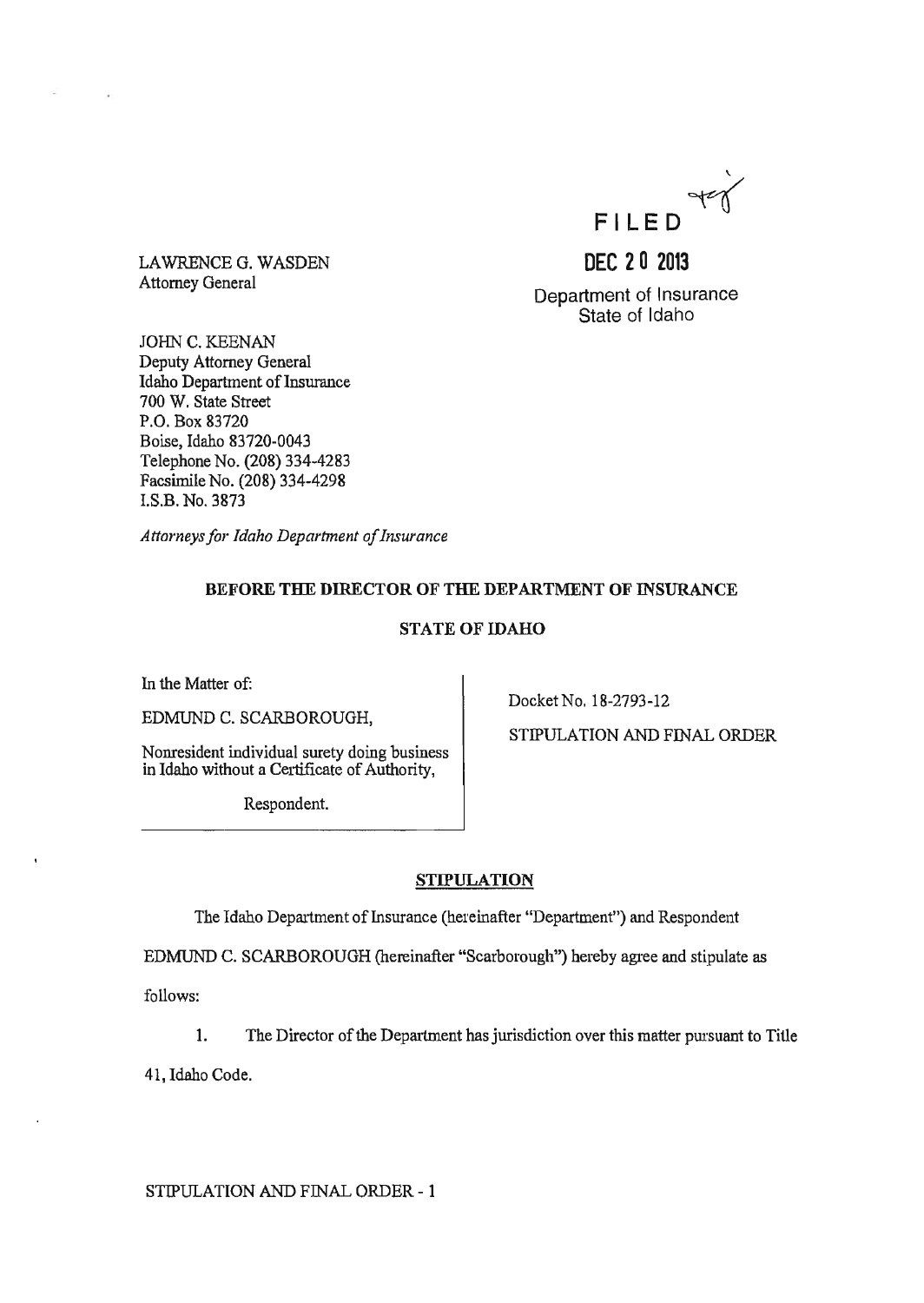2. On September 26,2012, the Department fIled and served a Verified Complaint and Notification of Rights (hereinafter "Verified Complaint") on Scarborough.

3. On December 6, 2012, Scarborough flled an Answer to the Verified Complaint.

4. The Verified Complaint alleges that Scarborough violated Idaho Code §§ 41·305 and 41-2603 by transacting surety insurance in the state of Idaho without a certificate of authority issued by the Director of the Department.

5. The parties hereto believe that this matter may be settled by a negotiated and stipulated settlement.

6. In consideration ofthe foregoing recitals and of the Director's dismissal of the above-entitled matter with prejudice:

- a. Scarborough admits that, by issuing payment and performance bonds in connection with an Idaho Department of Transportation construction project as alleged in the VerifIed Complaint, he acted as a surety insurer and transacted surety insurance in the state of Idaho in violation of Idaho Code § 41·305.
- b. Scarborough stipulates, agrees, and covenants that he shall not now nor in the future transact surety insurance or issue or deliver surety bonds as an unlicensed individual, as an individual surety, or in direct or indirect affiliation with any other unlicensed person or entity (i) in the state of Idaho, (ii) to or for Idaho residents, (iii) to or for any obligee or principal whose principal place of business is located in or who is a resident of the state of Idaho, regardless of where the project is located; or (iv) for public or private construction contracts located or to be perfonned in the state of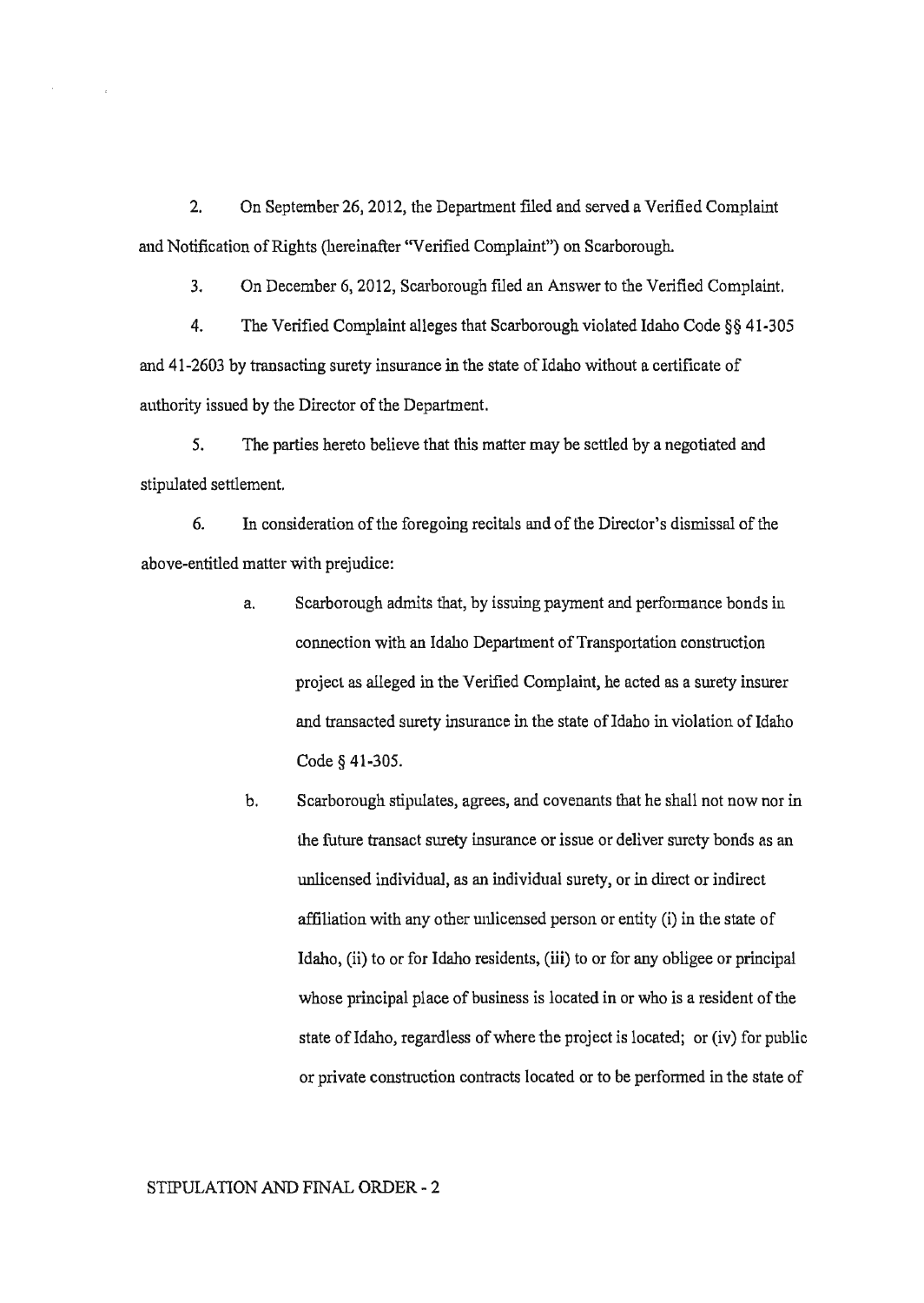Idaho, including but not limited to federal construction projects governed by or subject to the Federal Acquisition Regulations System. 48 C.F.R. Title 48, or its subsequent equivalent.

- c. Scarborough stipulates, agrees, and covenants that he shall not now nor in the future represent to any other person or entity that he or any other individual surety may transact the business of insurance in the state of Idaho without being so licensed by the Department, having an Idaho certificate of authority, or otherwise being subject to regulation by the State of Idaho.
- d. The Director of the Department may enter a Final Order imposing an administrative penalty against Scarborough in the amount of Fifteen Thousand Dollars (\$15,000.00). due and payable immediately upon entry of said Final Order.

e. In the event that any foreign corporate surety insurer with which Scarborough is afflliated (whether as a director, officer, key manager, beneficial owner or ultimate controlling person of the applicant or the applicant's ultimate controlling parent) submits to the Idaho Department of Insurance an application for a certificate of authority to transact surety insurance in the state of Idaho, the Department's consideration of that application shall not be prejudiced by (i) Scarborough's issuance, as an individual surety, of bid bonds, payment bonds or performance bonds in connection with public or private construction contracts with Idaho residents or performed in the state of Idaho, which issuance occurred on or prior to December 6,2012; (ii) the Department's initiation of this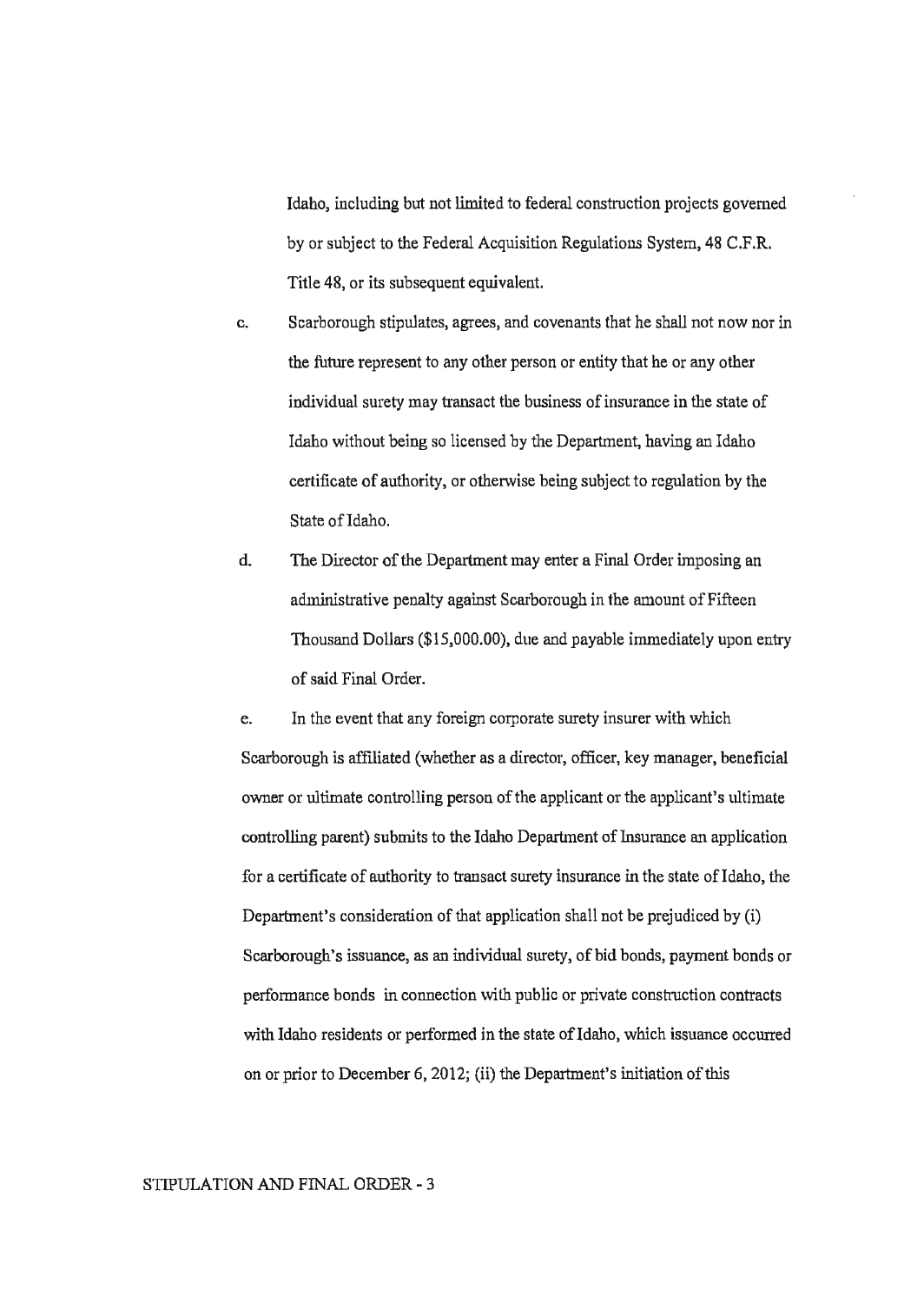administrative proceeding, the allegations made in the Department's Verified Complaint, the Director's issuance of the Final Order contemplated by this Stipulation or the terms of such Final Order; (iii) Scarborough's issuance, as an individual surety, of bid bonds, payment bonds or performance bonds in connection with public or private construction contracts with residents of any other jurisdiction or performed in any other jurisdiction, which issuance occurred on or prior to December 6, 2012; or (iv) the initiation, prosecution or disposition (including, without limitation, the issuance of any order or the terms thereot) of any judicial, administrative, regulatory or disciplinary proceeding in any other jurisdiction in connection with Scarborough's issuance, as an individual surety, of bid bonds, payment bonds or perfonnance bonds in connection with public or private construction contracts with residents of any other jurisdiction or performed in any other jurisdiction, which issuance occurred on or prior to December 6, 2012. This provision shall not apply to an application for a certificate of authority submitted by an alien insurer with which Scarborough is affiliated.

7. Before executing this Stipulation, Scarborough has had the opportunity to review this Stipulation with an attorney of his choice and to seek appropriate advice and counsel relating thereto.

8. The terms of this Stipulation are appropriate and proper under the circumstances referenced herein; and the parties hereto have entered into this Stipulation knowingly, voluntarily, and with full knowledge of any rights they may be waiving thereby.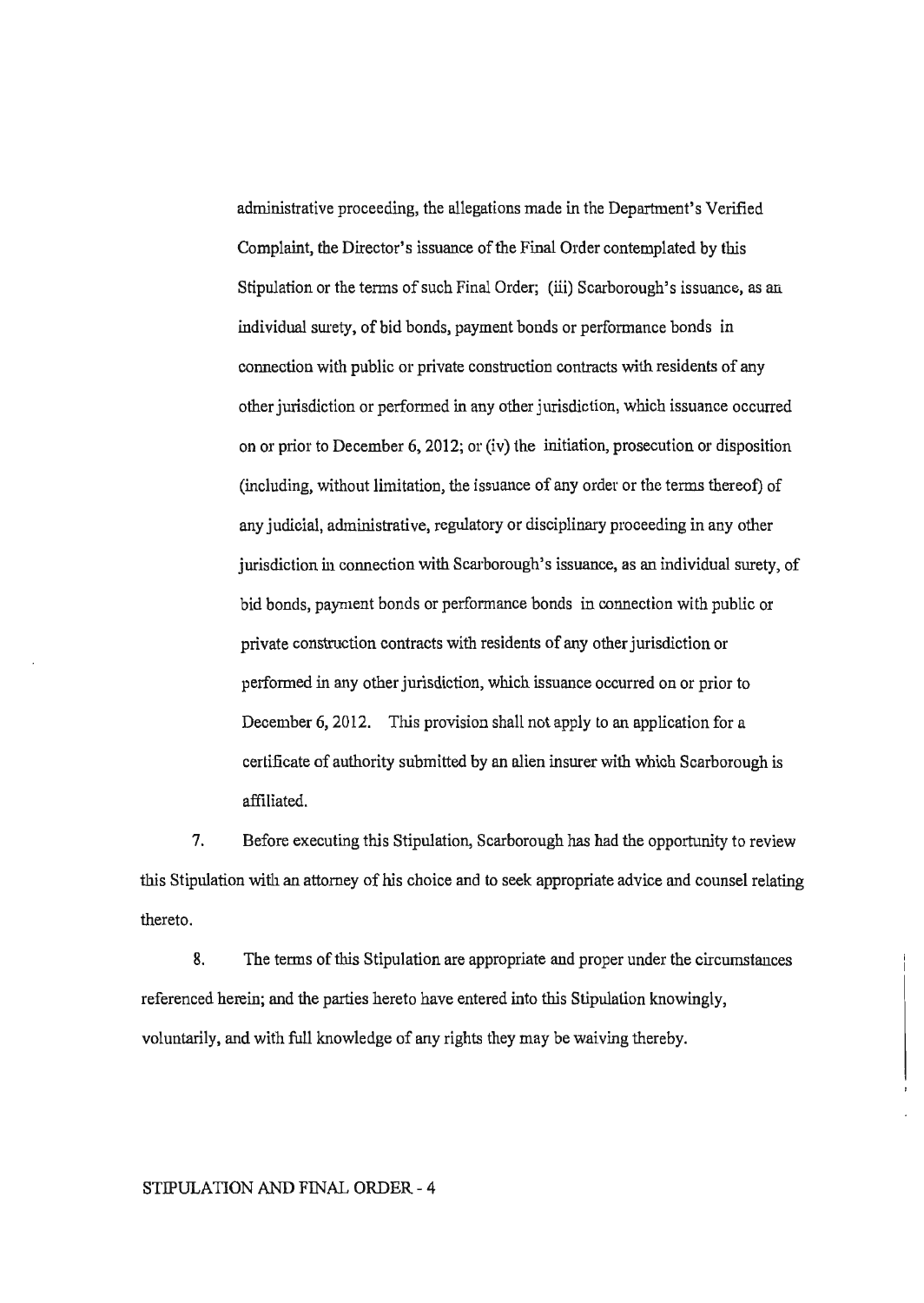9. Scarborough stipulates and agrees that the dismissal with prejudice of the aboveentitled action (1) does not in any way negate his admission herein of violation of section 41-305, Idaho Code, (2) does not negate the continued effectiveness of the Final Order, and (3) does not impair the Department's right to exercise any of its remedies in the event Scarborough violates the Final Order.

10. The parties hereto waive their right to notice and hearing at which they may be represented by counsel, present evidence, and examine witnesses. The parties hereto further waive their right of reconsideration, appeal, and other rights as set forth in title 67, chapter 52, Idaho Code, including the right to submit this matter for review by a court of competent jurisdiction.

11. The parties hereto have reviewed the proposed Final Order and agree as to its form and that said Final Order may be submitted to the Director of the Department for his review and signature.

IT IS SO AGREED. DATED THIS  $\frac{17 \text{ H}\cdot\text{J}}{4}$  day of December, 2013.

**RESPONDENT** d C. Scarborough

STIPULATION AND FINAL ORDER - 5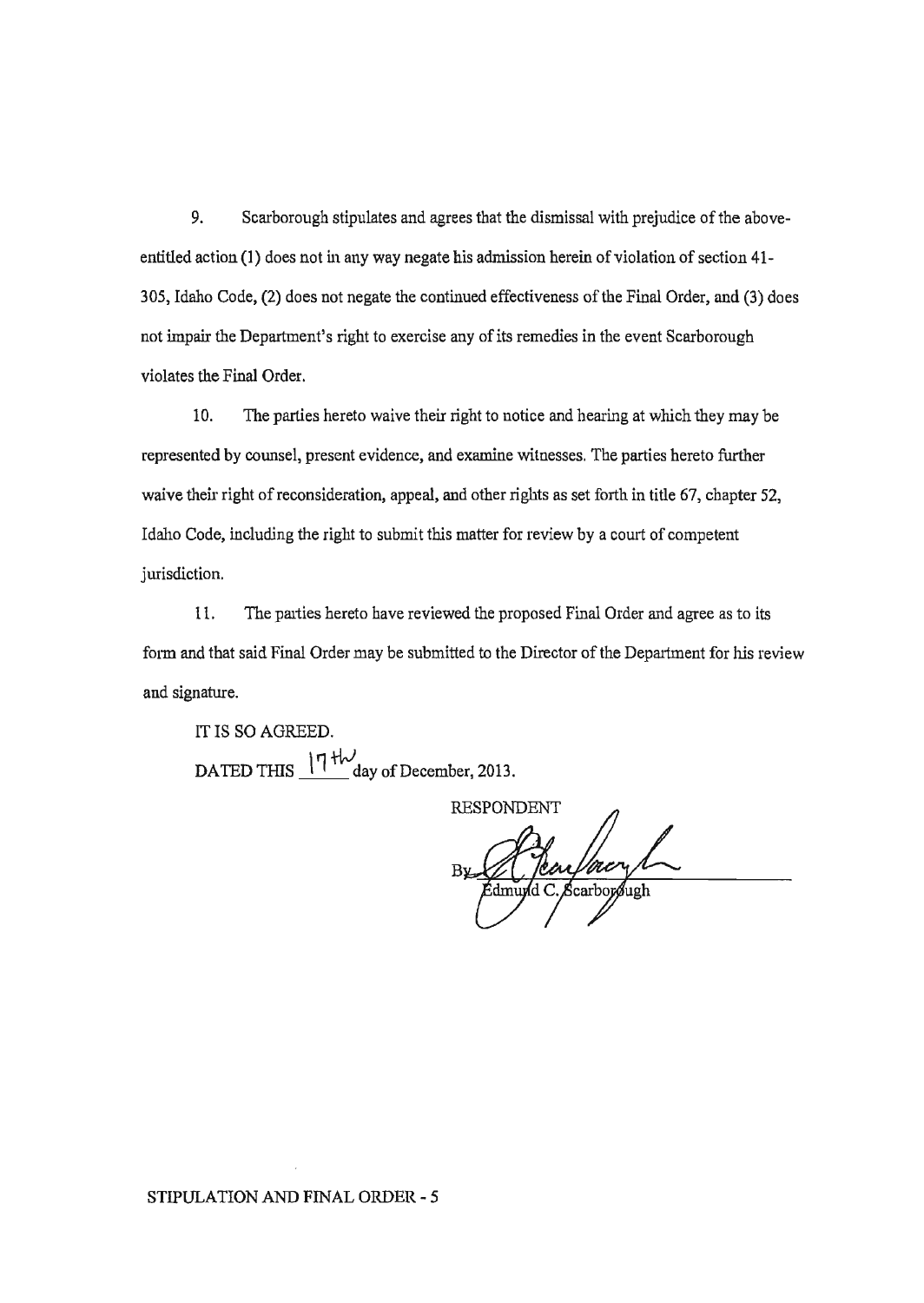$STATEOFVVVq$ )<br>) ss. County of

If  $\mathcal{F}_{\text{day of December, 2013, before me, the undersigned Notary Public.}$ personally appeared Edmund C. Scarborough, proved to me on the basis of satisfactory evidence to be the person whose name is subscribed to the within instrument, and acknowledged to me that he executed the same.

IN WITNESS WHEREOF, I have hereunto set my hand and affixed my official seal the day and year in this certificate first above written.



|                | merour |  |
|----------------|--------|--|
| Notary Public` |        |  |
| Residing at    |        |  |

My commission expires  $\frac{1}{2}$   $\frac{1}{2}$  -  $\frac{1}{2}$ 

STIPULATION AND FINAL ORDER APPROVED AS TO FORM:

By:

Richard A. Riley, Esq Hawley Troxell Ennis'& Hawley LLP Attorneys for Edmund C. Scarborough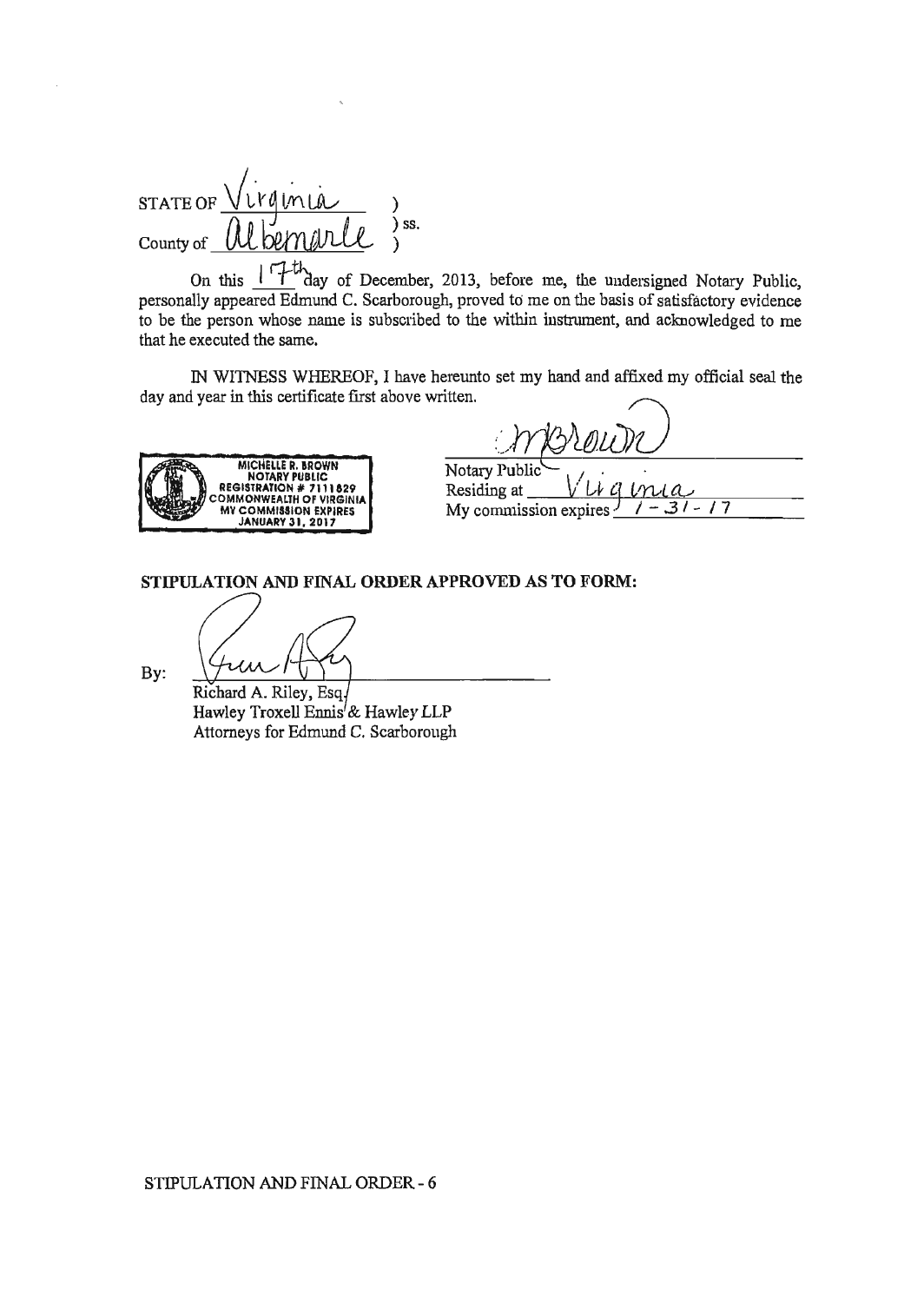DATED THIS  $\sqrt{9}$  th day of December, 2013.

STATE OF IDAHO DEPARTMENT OF INSURANCE

By beingia Sichl

Georgia Siehl Bureau Chief, Company Activities Bureau

STATE OF IDAHO ) ) ss. County of Ada )

On this  $\sqrt{4\pi}$  day of December, 2013, before me, the undersigned Notary Public, personally appeared Georgia Siehl, proved to me on the basis of satisfactory evidence to be the person whose name is subscribed to the within instrument, and acknowledged to me that she executed the same.

IN WITNESS WHEREOF, I have hereunto set my hand and affixed my official seal the day and year in this certificate first above written.

~\",\\lIIIIII/"'1111. ~'I. C ~II~ ~..!... z ~~~ **.......** ~ ~ ~'"':.... **....** <sup>~</sup> **OX 10TA** <sup>~</sup>i --Itesidingi <sup>t</sup>~ .;:. ••• PUB rNfY.it:dtis si-on-'--ex ires---=::-::- (Dc:;Tt>-= EY2- -=-=--"'''''9 lQ'-cc} ~.-~ **-. .- ...** ~ ~ **IN THE OF IDA WAS** Mother of Idaho<br>
Presiding at Bottle<br>
PUB MS Commission expires 30 OCT<br>
MATION AND FINAL ORDER APPROVED AS TO FORM:<br>
Commission expires 30 OCT<br>
MATION AND FINAL ORDER APPROVED AS TO FORM:<br>
Tohn C. Keenan<br>
Deputy Attorney G

**STIPULATION AND FINAL ORDER APPROVED AS TO FORM:** 

STIPULATION AND FINAL ORDER APPROVED AS TO F

Deputy Attorney General Attorneys for Idaho Department of Insurance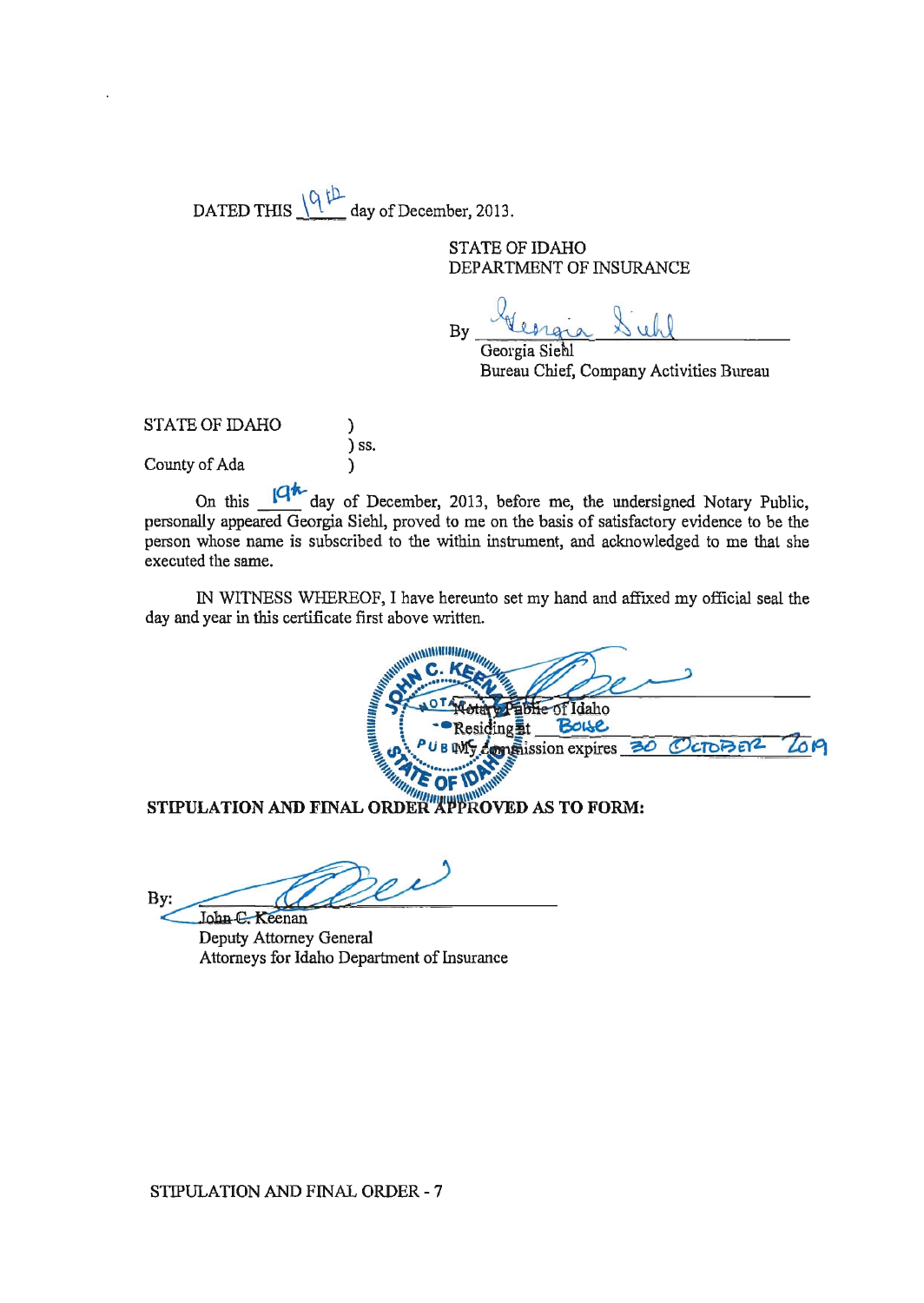#### FINAL ORDER

The parties hereto, namely the Idaho Department of Insurance and Edmund C. Scarborough, having entered into the foregoing Stipulation, the form of the order having been approved, and the Director, having reviewed the same, does hereby find that there is a factual basis for entry of a Final Order herein and does hereby conclude that Edmund C. Scarborough did violate Idaho law as stated in the Stipulation;

NOW, THEREFORE, based on the foregoing and in consideration of the premises,

IT IS HEREBY ORDERED that the foregoing Stipulation is approved and is incorporated herein as if set forth in full and made a part hereof.

IT IS FURTHER ORDERED that Edmund C. Scarborough, shall not now nor in the future transact surety insurance or issue or deliver surety bonds as an unlicensed individual, as an individual surety, or in direct or indirect affiliation with any other unlicensed person or entity (i) in the state ofIdaho, (ii) to or for Idaho residents, (iii) to or for any obligee or principal whose principal place of business is located in or who is a resident of the state of Idaho, regardless of where the project is located; or (iv) for public or private construction contracts located or to be performed in the state of Idaho, including but not limited to federal construction projects governed by or subject to the Federal Acquisition Regulations System, 48 C.F.R. Title 48, or its subsequent equivalent.

IT IS FURTHER ORDERED that Edmund C. Scarborough shall not now nor in the future represent to any other person or entity that he or any other individual surety may transact the business of insumnce in the state ofIdaho without being so licensed by the Department, having an Idaho certificate of authority, or otherwise being subject to regulation by the State of Idaho.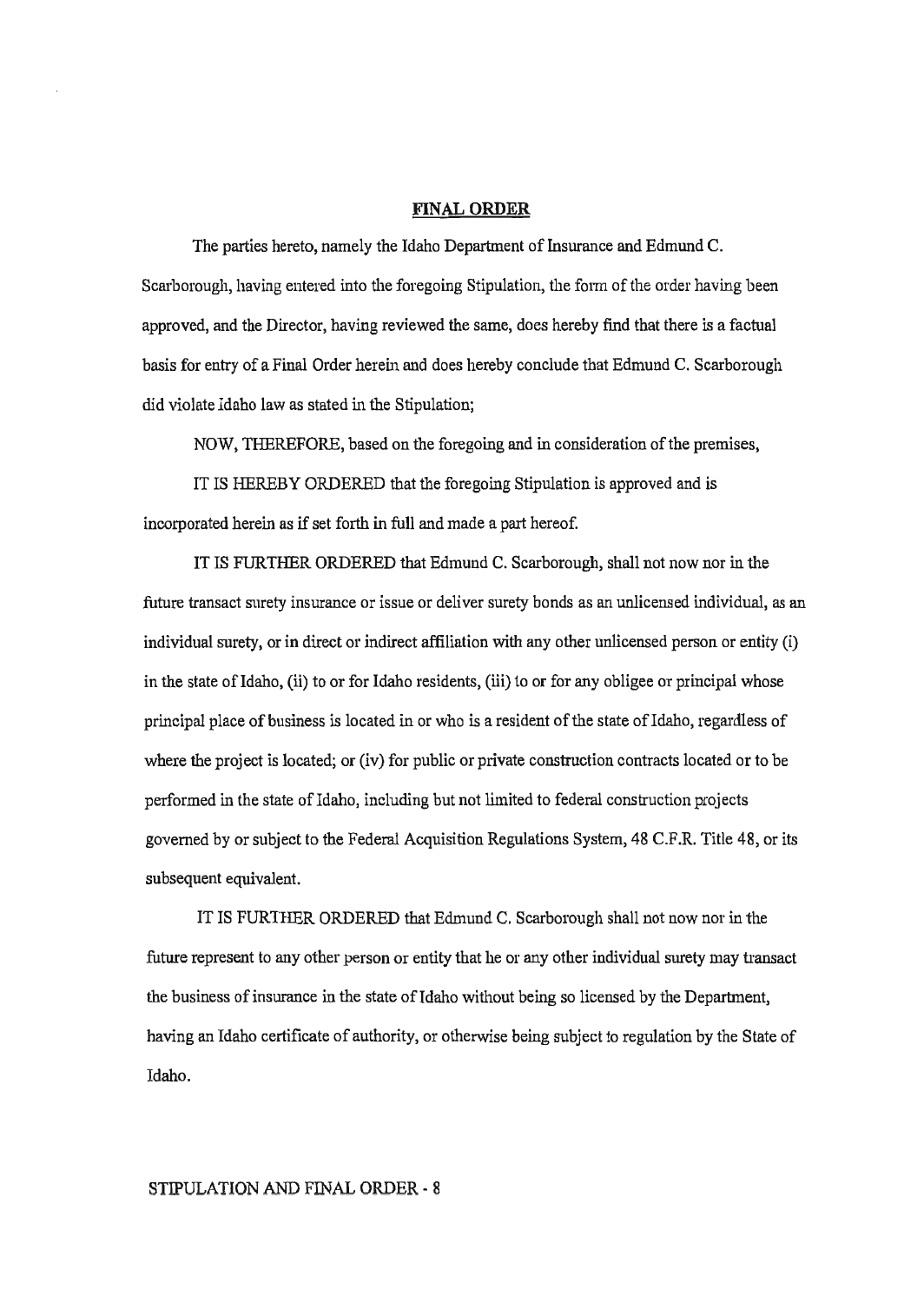IT IS FURTHER ORDERED that, in the event that any foreign corporate surety insurer with which Scarborough is affiliated (whether as a director, officer, key manager, beneficial owner or ultimate controlling person of the applicant or the applicant's ultimate controlling parent) submits to the Idaho Department of Insurance an application for a certificate of authority to transact surety insurance in the state of Idaho, the Department's consideration of that application shall be accordance with the law and shall not be prejudiced by (i) Scarborough's issuance, as an individual surety, of bid bonds, payment bonds or performance bonds in connection with public or private construction contracts with Idaho residents or performed in the state of Idaho, which issuance occurred on or prior to December 6, 2012; (ii) the Department's initiation of this administrative proceeding, the allegations made in the Department's Verified Complaint, the Director's issuance of the Final Order contemplated by this Stipulation or the terms of such Final Order; (iii) Scarborough's issuance, as an individual surety, of bid bonds, payment bonds or performance bonds in connection with public or private construction contracts with residents of any other jurisdiction or performed in any other jurisdiction, which issuance occurred on or prior to December  $6, 2012$ , or (iv) the initiation, prosecution or disposition (including, without limitation, the issuance of any order or the terms thereof) of any judicial, administrative, regulatory or disciplinary proceeding in any other jurisdiction in connection with Scarborough's issuance, as an individual surety, of bid bonds, payment bonds or performance bonds in connection with public or private construction contracts with residents of any other jurisdiction or performed in any other jurisdiction, which issuance occurred on or prior to December 6, 2012.. This provision shall not apply to an application for a certificate of authority submitted by an alien insurer with which Scarborough is affiliated.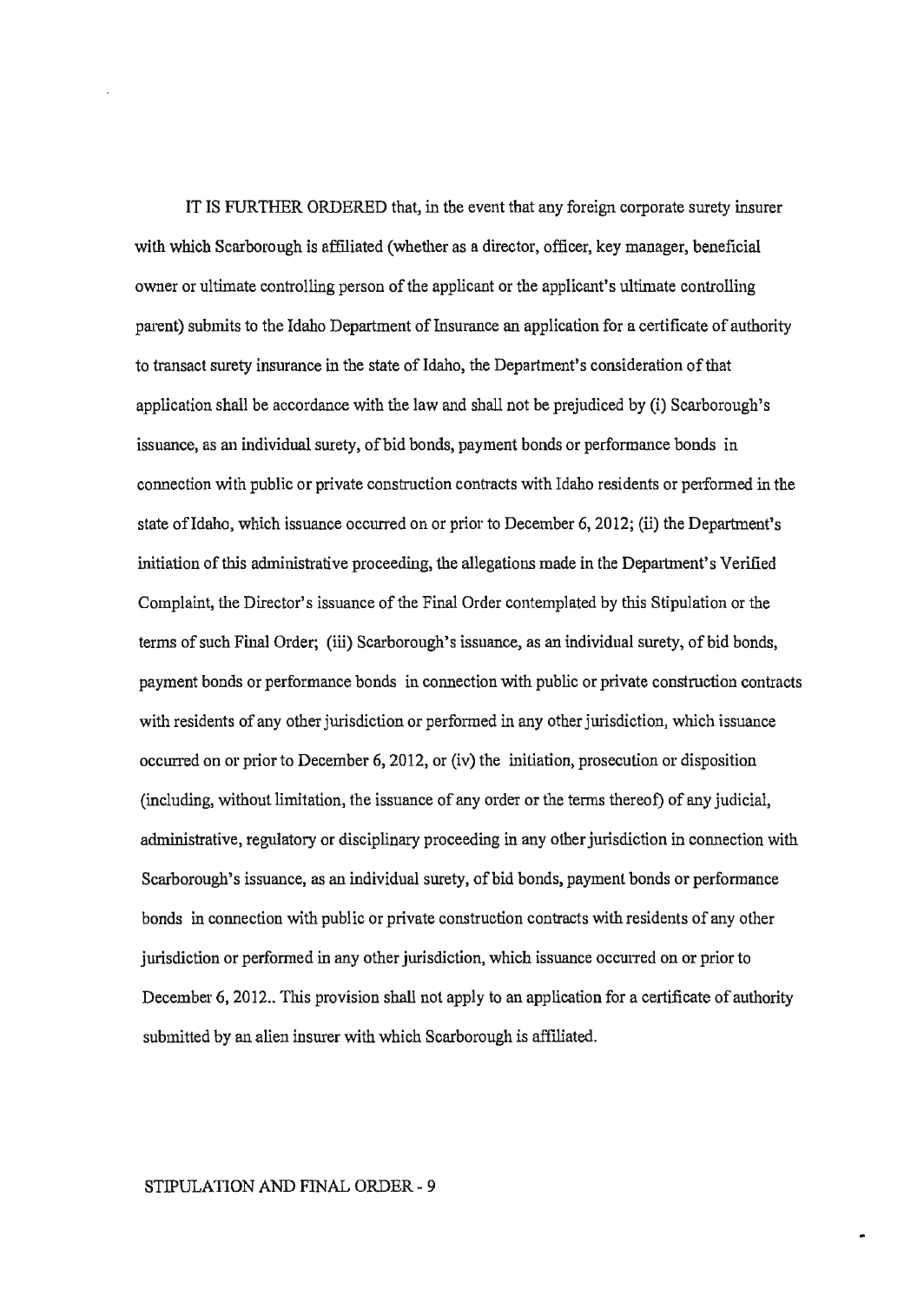IT IS FURTHER ORDERED that an administrative penalty in the amount of Fifteen Thousand Dollars (\$15,000.00) is imposed against Edmund C. Scarborough, which penalty is due and payable immediately.

IT IS FURTHER ORDERED that the dismissal with prejudice of the above-entitled action does not in any way negate Scarborough's admission that he violated section 41-305, Idaho Code; does not negate the continued effectiveness of this Final Order; and does not impair the Department's right to exercise any of its remedies in the event that Scarborough violates this Final Order.

IT IS FURTHER ORDERED that, upon payment in full of the administrative penalty imposed hereinabove, (i) the Stipulation and Final Order shall be the full and fmal resolution of any and all claims and issues arising under the Verified Complaint, and (ii) this Final Order shall operate to dismiss this administrative action with prejudice without further order or other action by the Director.

IT IS SO ORDERE DATED THIS  $\frac{70}{10}$  day of December, 2013.

> STATE OF IDAHO DEPARTMENT OF INSURANCE

Welliam pul Director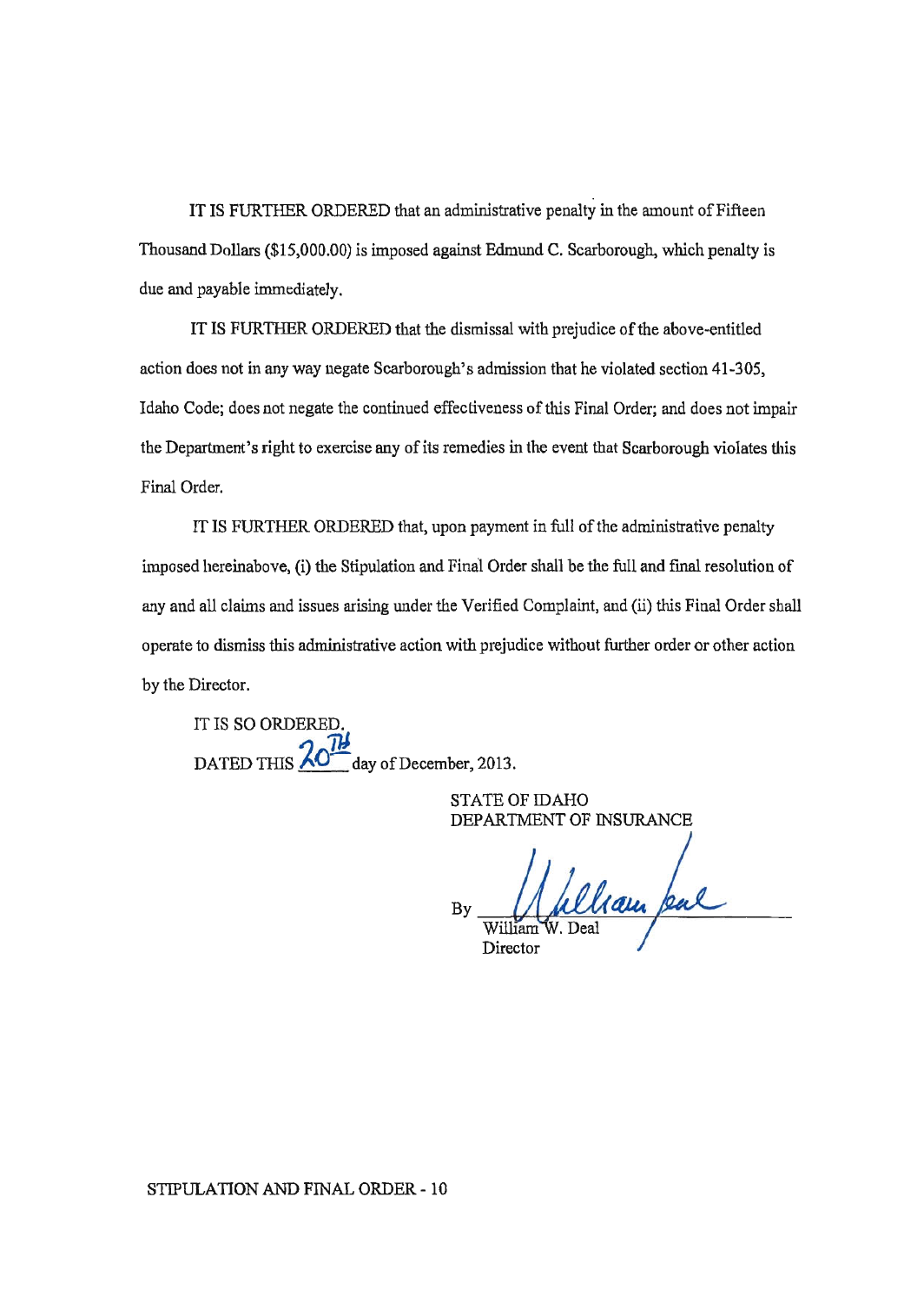# NOTIFICATION REGARDING REPORTABLE PROCEEDINGS

This is considered a reportable administrative proceeding. As such, it is a public record and is public information that may be disclosed to other states and reported to companies of which you are actively appointed. This information will be reported to the National Association of Insurance Commissioners (NAIC) and will appear in the Idaho Department of Insurance's online searchable database. Be aware that this proceeding must be disclosed on any license application and must be reported to any and all states in which you hold an insurance license.